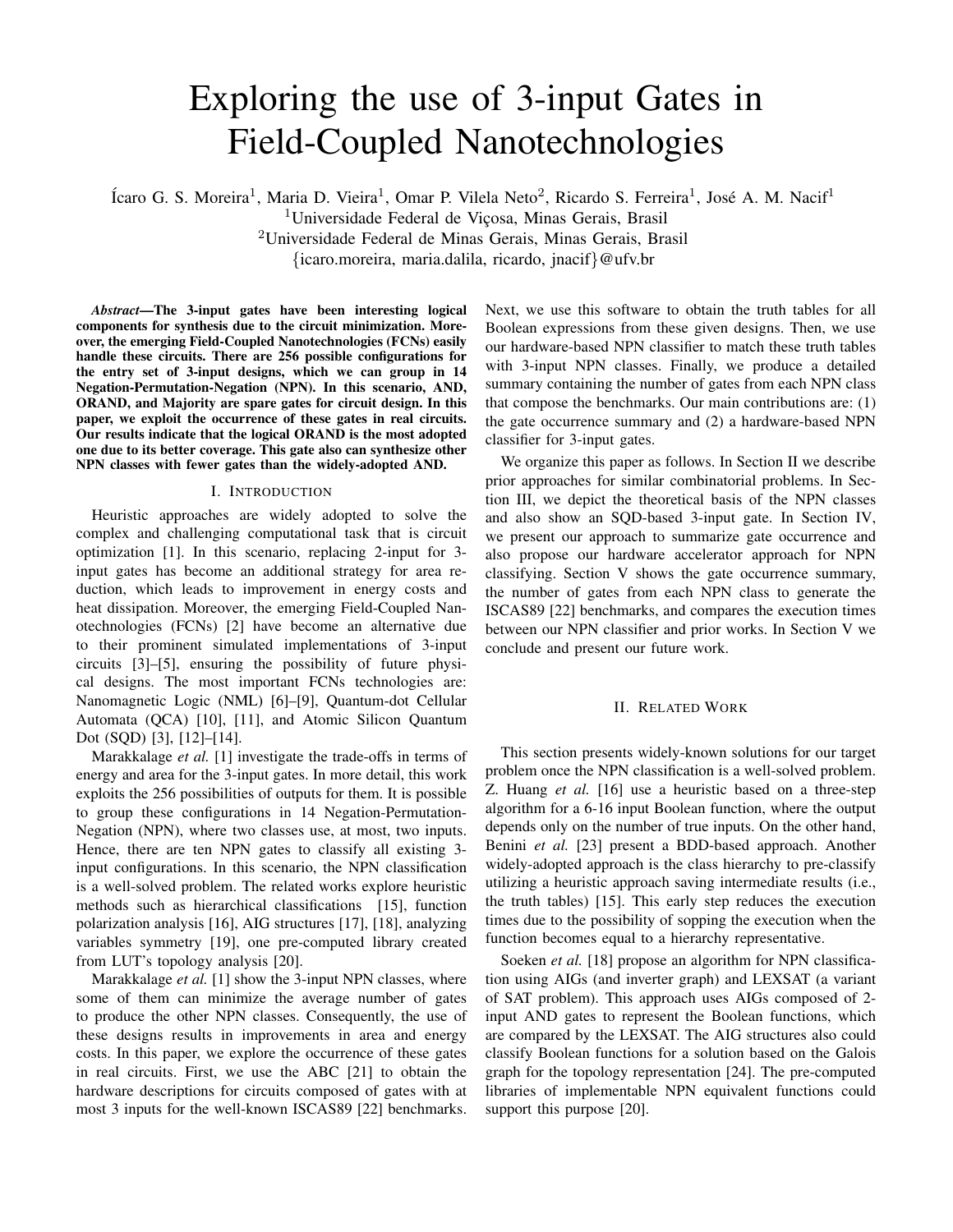## III. BACKGROUND

This section describes NPN classes and their classifications. It also discusses the importance of using them in discovering new gates, and why it is crucial to classify one gate for circuit design. The NPN class consists of a group of logic gates that can be obtained from others negating or permuting the inputs of an initial gate or negating the output. We cover two different methods of performing the classification of these gates. Each class has a unique configuration, which also depends on the size of gate inputs. There are  $2^{2^n}$  possibilities of output for a gate with size n for the entry set.

TABLE I NPN CLASSES FOR 3-INPUT GATES [1]

| Gate      | <b>Logical Expression</b>                                       |
|-----------|-----------------------------------------------------------------|
| And $3$   | $x \wedge y \wedge z$                                           |
| XorAnd    | $x \wedge (y \oplus z)$                                         |
| OrAnd     | $x \wedge (y \vee z)$                                           |
| Onehot    | $x \neg y \neg z \oplus \neg xy \neg z \oplus \neg x \neg yz$   |
| Majority  | $\langle xyz \rangle$                                           |
| Gamble    | $x \wedge y \wedge z \oplus \neg x \wedge \neg y \wedge \neg z$ |
| Dot       | $x \oplus (z \vee x \wedge y)$                                  |
| Mux       | x?y:z                                                           |
| $AndX$ or | $x \oplus y \wedge z$                                           |
| $X$ or 3  | $x \oplus y \oplus z$                                           |

Marakkalage *et al.* [1] exploit the 3-input NPN classes. Each gate group has 256 possible output configurations. It means 256 boolean functions that could be grouped in 14 NPN classes, where four of them need at most two inputs, resulting in ten 3-input NPN classes, shown in Table I. Figure 1 shows designs from a same 3-input NPN class. In other words, Figure 1(a), Figure 1(b), Figure 1(c), and Figure 1(d) are NPN equivalent, which means could be obtained from each other through complements and permutations. In this context, Figure 1 shows the original gate (a) and examples of modified versions from the same NPN-classes that we can obtain from 3 kinds of changes: (b) inputs permutation, (c) the use of input complement, and (d) the use of output complement.



Fig. 1. Configurations from a same NPN class. (a) Original AND gate. (b) inputs permutation. (c) input A complement. (d) output complement.

In this context, Table II shows the 3-input gate count for synthesize the NPN classes with 3, 4, and 5 inputs [1]. These values show that the designs with fewer gates can be produced with the gates from the ORAND class, considering any of these input counts. Therefore, 3-input designs from this NPN class are standout gates for circuit reduction, once it could reduce the gate count, and consequently both area and energy.

As above-mentioned, the FCNs have prominent implementations of 3-input gates [4], [25].

TABLE II 3-INPUT GATES COUNT TO SYNTHESIZE ALL X-INPUT NPN CLASSES [1]

| X | AND  | Majority | <b>ORAND</b> |
|---|------|----------|--------------|
|   | 33   | 30       | 25           |
| 4 | 1134 | 1036     | 883          |
| 5 | 1664 | 1612     | 1302         |

These technologies overcome the physical limits of the current CMOS, allowing the production of high-performance, low-power computing devices. Furthermore, FCNs could also integrate circuits as extensions of existing CMOS designs. FCN uses nanomagnetic interactions (NML) or Coulombic interactions between electrons (QCA and SQD) to represent the logic levels.

The emerging SQD has become a relevant alternative in this scenario due to the sturdy physical synthesis and ease of 3 input gates simulation. Vieira *et al.* [3] present the novel SQDbased ANDOR and ORAND gates. Both are correspondent to a NPN class. Figure 2 depicts these designs that are composed of the emerging Silicon-Dangling-Bound. This structure originates from the desorption of single hydrogen atoms on a Silicon surface.



Fig. 2. SQD-based 3-input gates. (a) ORAND. (b) ANDOR.

## IV. METHODOLOGY

This section depicts our main contributions. Section IV-A presents our workflow to produce the gate occurrence summary. Section IV-B shows our hardware-based approach to classify 3-input gates into the main NPN classes. We focus on the report on the importance of some spare 3-input gates to synthesize real circuits. Therefore, we only produce an NPN classifier as an auxiliary tool with a reasonable execution time, which does not need to be competitive.

## *A. Our workflow: Gate occurrence analysis*

The choice of gates to compose circuits has a significant impact on circuit minimization. Following this statement, this work exploits the 3-input gates to find one that can reduce the total area cost. We evaluate three widely-adopted gates for circuit design: AND, Majority, and ORAND. Another advantage of this choice consists in the possibility to implement these gates in FCNs (Field Coupled Nanotechnologies) [4] such as SQD (Silicon Quantum Dot) and QCA (Quantum-dot Cellular Automata). We use the ISCAS89 benchmarks [22] as an example of real circuits.

Figure 3 depicts the workflow for gate analysis, starting from the bench file to the exact classification of the NPN class.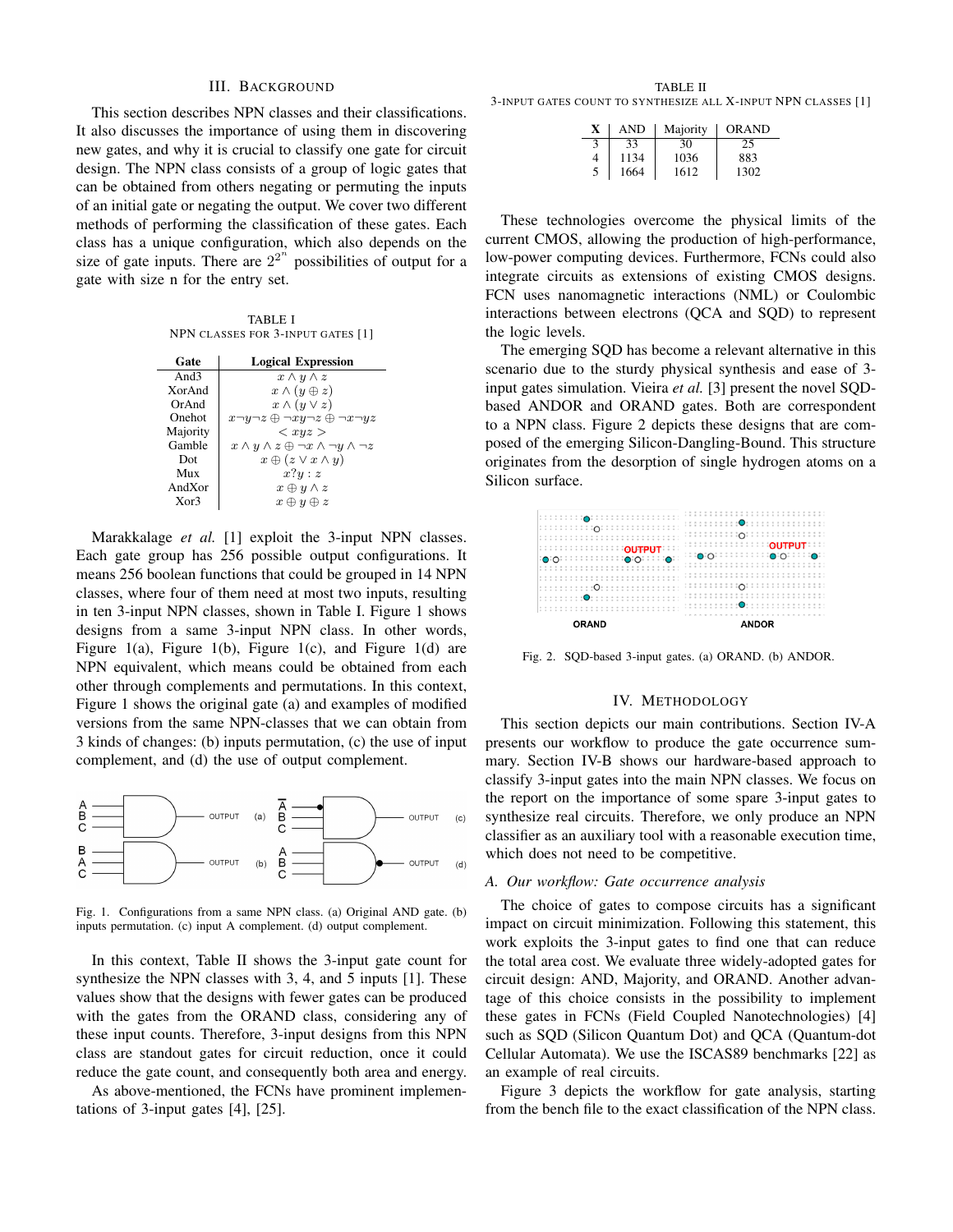

Fig. 3. Workflow: gate occurrence analysis.

We use the well-established tool for sequential synthesis and verification, named ABC [21], to generate circuits composed by gates with at most three inputs. First, we read the bench file which contains one hardware description from the ISCAS89 benchmarks [22], using the command read verilog benchfile.v. Then, we execute the command resyn2 which synthesizes using combinational logic, generating a new Verilog file. Next, we use the command  $if -K 3$  to decompose the circuit into a 3-LUT, in other words, it transforms the circuit into 3-input functions. To finish the ABC usage step, we execute the command write blif filename.blif for create a new .blif file that contains the transformed circuit.

The last two steps are our main contributions: classifying gates into NPN classes and produce the gate occurrence summary. The first one is a high-level-based algorithm to extract truth tables from the blif file given by ABC. In this step, we do not consider the truth tables with 1-input (inverters) and the 2-input. Therefore, we only classify in NPN classes the remaining designs with three literal inputs, thus not considering gates with constant inputs. Finally, we match these 3-input truth tables with the NPN classes. Then, we could report the incidence for each class in benchmarks.

# *B. Our hardware-based NPN classifier*

We develop a hardware-based approach to classify gates into NPN classes. In a preprocessing step, we define one logical expression to represent each gate group, according to Figure I. Then, our algorithm obtains all combinations of inputs and outputs for each NPN class, using permutations and the addition of inverters. Since we receive a logical entry statement at run-time, we must match it with an NPN class. Notice that permuting entries or adding inverters in a prior gate produces changes in the expected output. For instance, Figure 4 depicts the permutation of  $X$  to  $Y$  for a 2-input configuration. This operation induces the change between the second and third lines from the truth table, generating a new output.

## V. RESULTS

We organize this section as follows. Section V-A presents our summary for 3-input gate occurrence, evaluating the coverage of AND, ORAND, and Majority. Section V-B shows our analysis above the related work.

## *A. Summary: gate occurrence (And, Orand, Majority)*

Table III shows the gate occurrence for all 3-input NPN classes, using circuits from well-known benchmarks IS-CAS89 [22]. It is important to emphasize that gates such



Fig. 4. High-level code: X to Y permutation

TABLE III GATE OCCURRENCE

| Gates    | s838           | s1196    | s1423           | s5378               | s9234    | Total    |
|----------|----------------|----------|-----------------|---------------------|----------|----------|
| And      | 46             | 69       | 26              | 117                 | 111      | 369      |
| Xorand   | $\mathbf{0}$   | 3        | 43              | 12                  | 52       | 110      |
| Orand    | 33             | 109      | 63              | 176                 | 219      | 600      |
| Onehot   | $\overline{0}$ | $\Omega$ | $\Omega$        | 0                   | $\Omega$ | $\Omega$ |
| Majority | 0              | 0        | 0               | 0                   | 0        | 0        |
| Gamble   | 0              | 0        | $\Omega$        | 0                   | 0        | $\Omega$ |
| Dot      | 0              | 2        | $\Omega$        | 0                   | $\Omega$ | 2        |
| Mux      | 1              | 9        | 23              | 4                   | 69       | 106      |
| Andxor   | 11             | 0        | 1               | 8                   | 9        | 29       |
| Xor      | 0              | 0        | $\Omega$        | 28                  | 8        | 36       |
|          |                |          |                 |                     |          |          |
| Gates    | s13207         | s15850   | s35932          | $s38\overline{417}$ | s38584   | Total    |
| And      | 192            | 227      | $\overline{16}$ | 481                 | 1048     | 1964     |
| Xorand   | 87             | 103      | 544             | 209                 | 180      | 1123     |
| Orand    | 227            | 285      | 1120            | 942                 | 1171     | 3745     |
| Onehot   | 0              |          | $\Omega$        | 0                   | $\Omega$ |          |
| Majority | 0              | 0        | 0               | 0                   | 0        | 0        |
| Gamble   | $\Omega$       |          | $\Omega$        | 12                  | $\Omega$ | 13       |
| Dot      | 7              | 5        | $\Omega$        | 10                  | 85       | 107      |
| Mux      | 139            | 247      | 16              | 961                 | 1144     | 2507     |
| Andxor   | 18             | 22       | 16              | 37                  | 92       | 185      |

as XOR, which are widely used in adder circuits, have a significant presence in the analyzed circuits for this reason. Otherwise, gates like Majority, Onehot, and Gamble are considerably rare. Marakkalage *et al.* [1] show that the ORAND NPN Class appears more frequently than the Majority and And3 NPN Classes. Our results complement this information, proving that this NPN group is the most frequent in these benchmarks. Furthermore, we notice that the AND is in the top 3 most frequent for several benchmarks, as expected as the synthesis algorithm targets AIGs.

Table IV presents the total number of 3-input gates, considering that we only use one NPN class to compose the ISCAS89 [22] circuits. Marakkalage *et al.* [1] present the number of gates from each NPN class to synthesize the other classes. Therefore, we only multiply these numbers from the related work by the gate count per benchmark given by Table III. The Majority gate frequently appears as the NPN class that uses fewer gates to compose the benchmarks, followed by ORAND, at second position.

#### *B. Comparisons with Related Work*

The NPN classification is already a well-explored problem in the literature. Therefore, there are many widely adopted